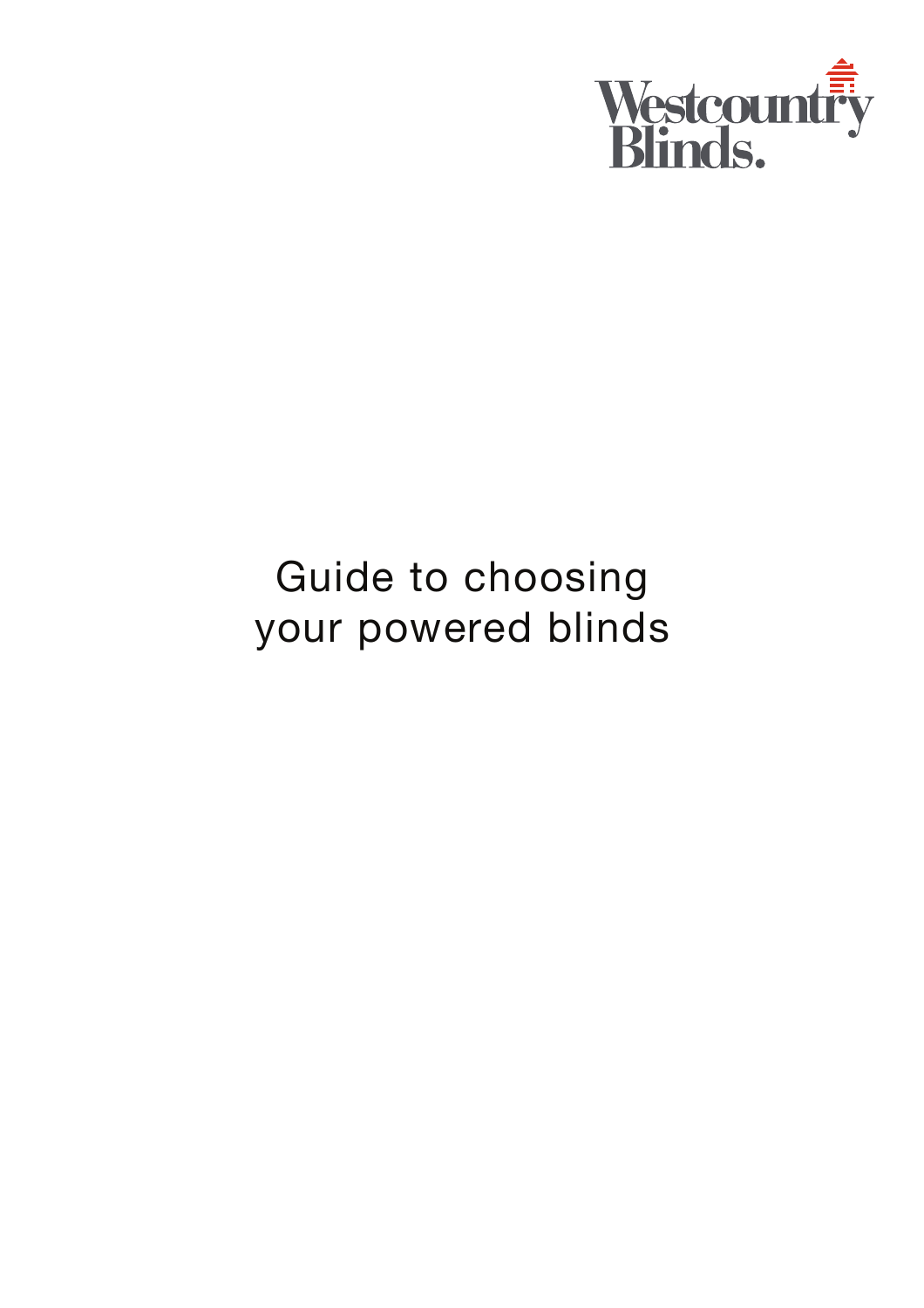# Guide to choosing your powered blinds

The information provided in this guide is based on products supplied by westcountry binds ltd all information is offered as a guide. Final specifacation subject to fabric choice and site survey.

#### Key

Room darkening (blind that uses blackout cloth) Room shading (blind that uses various transparancy of cloth)

#### Roller Blinds

Are a great shading solution for almost every room, with min widths available at 420mm and maximum widths of up to 4000mm. Available in a wide variety of shear and blackout fabric, blackout cloths are always referred to as room darkening blinds as light escapes from around the blind.

#### Somfy powering options

| Min width 420       | Min drop 200  |
|---------------------|---------------|
| Max width 2400      | Max drop 3000 |
| On selected fabrics |               |

12v battery wand 12v recharable battery wand with charger 12v mains adaptor data sheet on battery wands to be inserted

| Min width 590       | Min drop 200  |
|---------------------|---------------|
| Max width 2400      | Max drop 3000 |
| On selected fabrics |               |

24v motor with transformer

| Min width 600       | Min drop 200  |
|---------------------|---------------|
| Max width 4000      | Max drop 3500 |
| On selected fabrics |               |

240v hardwired main option with Radio control 240v hardwired mains option with hardwired switch

Wire Free Battery powered options are the easiest fit with a simply battery pack placed behind the blind, no need for pre wiring. Battery life will very on every blind due to weight and size. Motors can be fitted left or right. Individual and bank control options. Data sheet and fitting instruction available (Somfy roll up motor)(L/L system 32)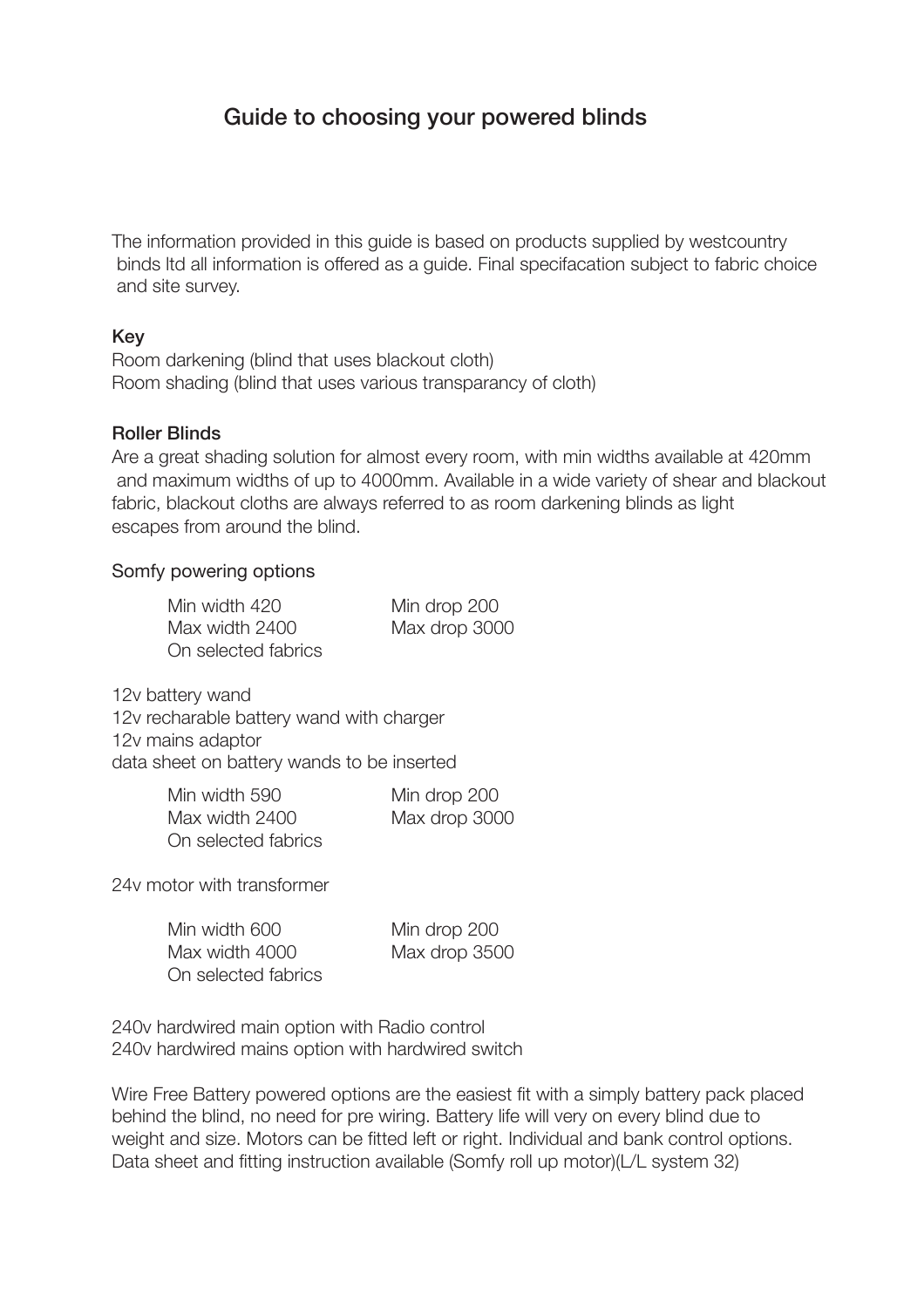24v transformer options, no need to change batteries, relatively simple retro fit if cables not already installed, thin bell wire runs from the blind to transformer and blind has a built in receiver to receive the remote control signal. Ideal for medium sized installation. Single and group transformer available, individual and bank control cable is factory hardwired, (connection cannot be made inside blind) the most discreet Electrical Connection method is a recessed back box and flush fitting face plate with cable entry point, located at chosen motor side, away from bracket fixing points . Data sheets fitting instruction available (Somfy sonness 30)(L/L system 32/40)

240v mains motors with built in receiver, ideal for larger installations, motor can be specified either left or right, cable is factory hardwired, (connection cannot be made inside blind) the most discreet Electrical Connection method is a recessed back box and flush fitting face plate with cable entry point, located at chosen motor side, away from bracket fixing points. For maintenance the supply should be on a switched spur. Individual and bank control option. Data sheets fitting instruction available (Somfy sonness 40)(louvolite 40/45 and Benthin)



#### **DUETTE®**

our duette powerise range of blinds is our first choice for customer trying to achieve the best possible room darkening, very discreet and compact, popular choice as either a proactical back drop to exsisting drapes or a modern contemporary blind on its own.